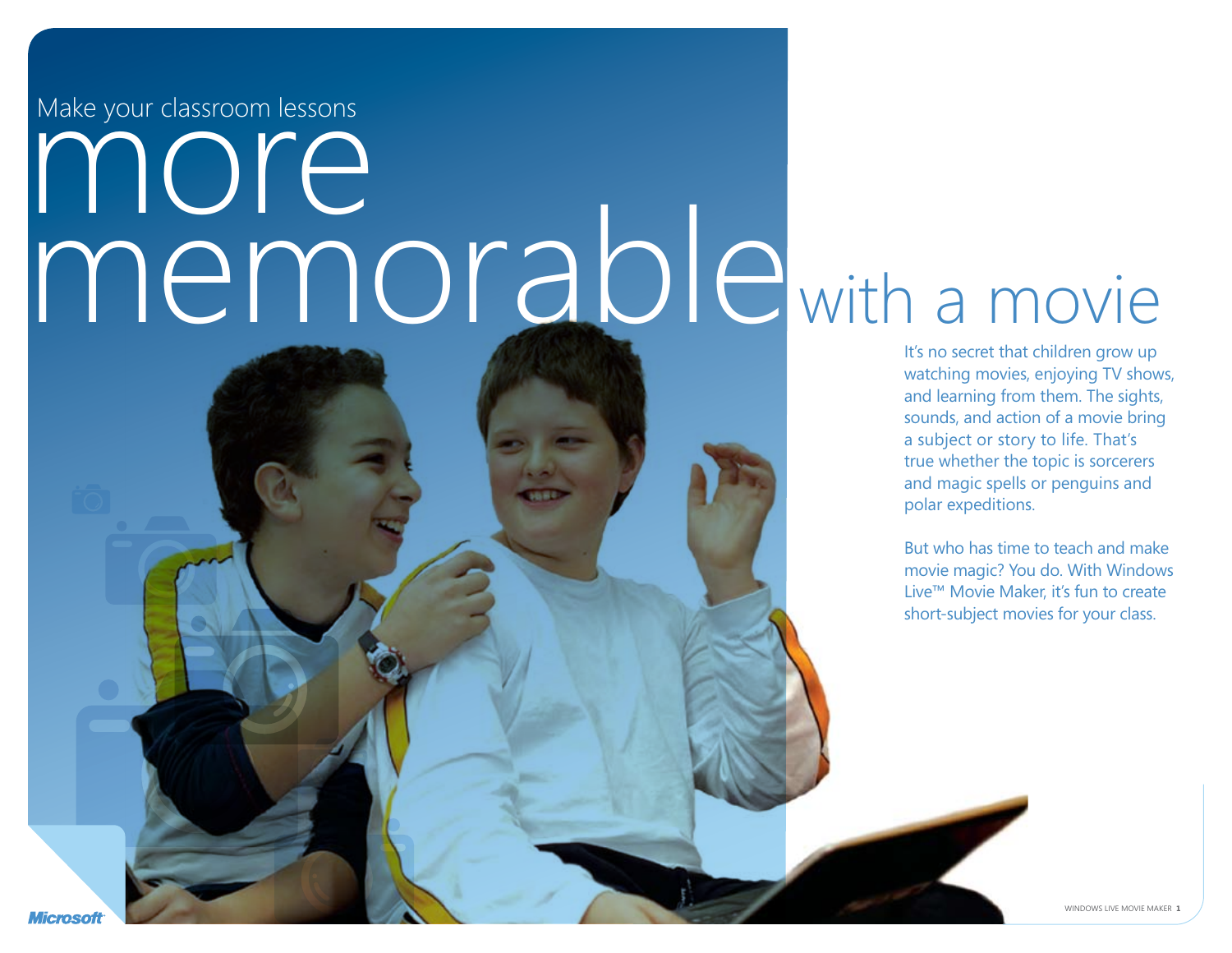### Engage. Entertain. Educate.



Windows Live Movie Maker is the fast, easy way to turn photos and videos into great-looking movies and slide shows you can share with your class, on the Web, or on DVDs.

And it's free! Go to **www.microsoft.com/education /moviemaker**



### **Top 3 reasons to consider it**

### **1. Easy to create videos and slide shows** AutoMovie lets you create a polished movie from your photos, video clips, and music in about one minute.

### **2. Easy to enhance**

Add variety to movies with black and white, artistic, mirror, motion, and other visual effects. Add pan and zoom moves to still photos for a professional look.



### **3. Easy to share**

Share your movie on the Web. Follow step-by-step prompts to help you quickly upload to YouTube, Facebook, and other video-sharing sites.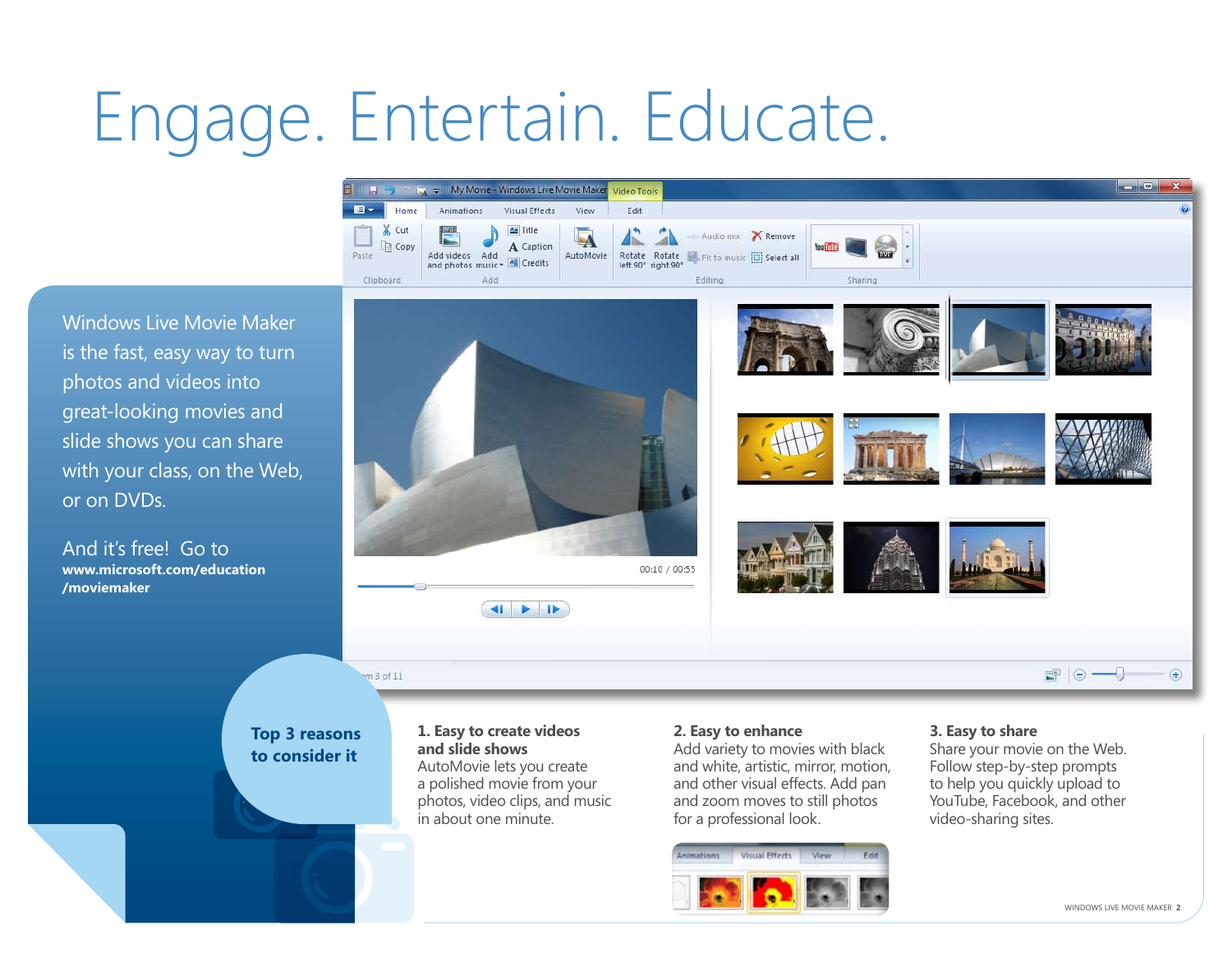# Bring subjects to life

Teachers face the same challenge when introducing a new lesson or new learning material — how to grab students' attention and draw them into the discussion. **Sharing a short movie on a subject gets students to sit up and take notice.**



**4) Share the classics in a fresher way** Shoot video of various students reciting a phrase or two from a Shakespearean sonnet. String them together in a movie, and suddenly all eyes are on the screen. The whole class hangs on every famous word.



**5) Try a different angle for math** For math class, share all the ways that angles appear in everyday life, from a city skyscraper to the painted lines in the school parking lot to the countless angles at play on a pool table.

### **6) Start a lively debate**

Frame a debate topic by sharing the

**short movies in class**

> **1) Create a timeline that moves**  Present a succession of historical events in a photo slide show with music from that period.

**2) Make your movie morph** For science class, present the stages of development in the life of a butterfly. Create a photo slide show with images you grab from bing.com.

### **3) Demonstrate things you can't bring to class**

Videotape feeding time for lions or gorillas at the zoo. Or capture the physics at play in a local skate park with still photos or video.

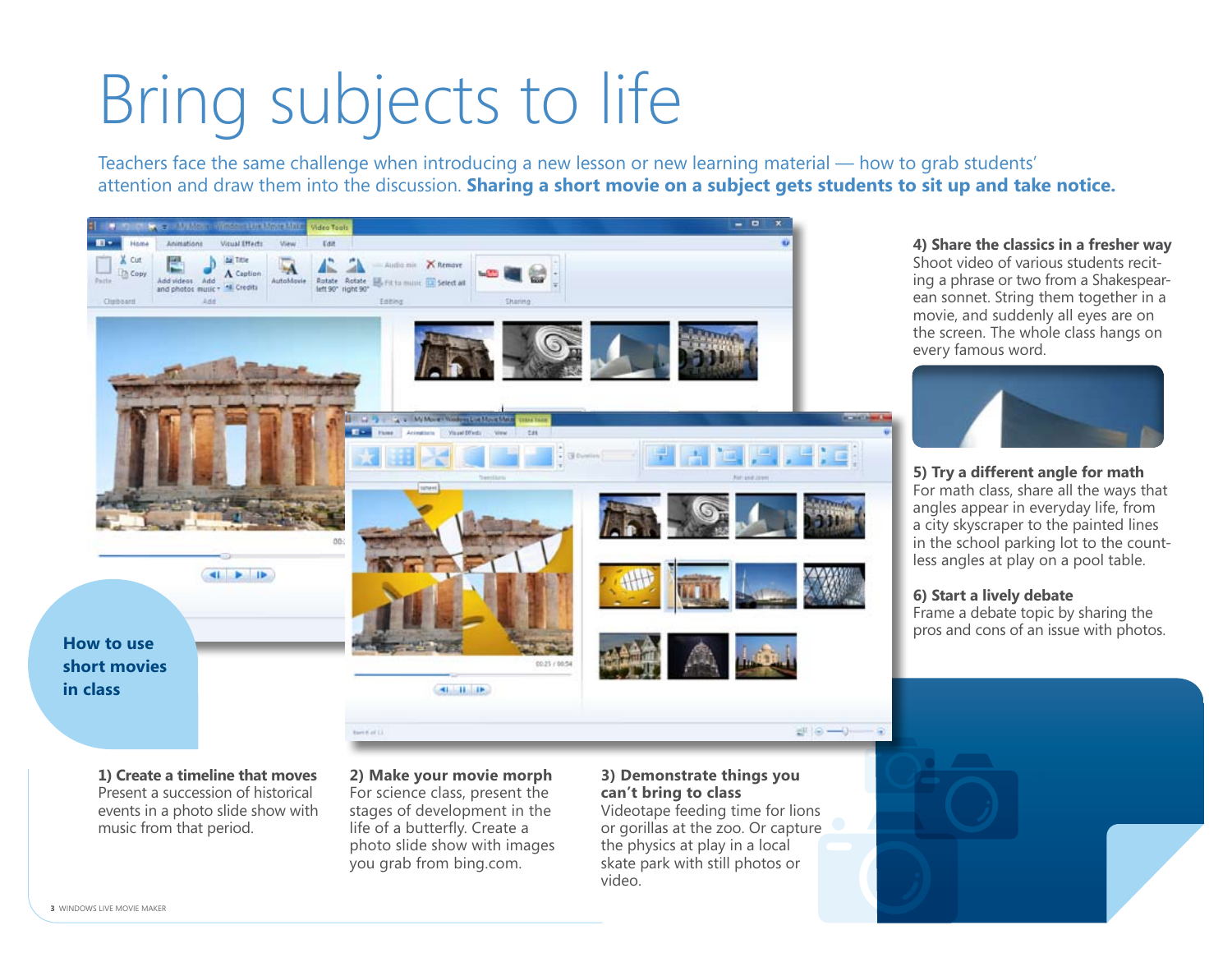### It's automatic. Honest.

Unlike other movie-making software that overwhelms you with complex features and obscure jargon, **Windows Live Movie Maker keeps it simple.** 



1. Open your photo library on your PC or where you have saved your photos.

2. Next, open Windows Live Movie Maker.

3. Gather a collection of photos on a subject (e.g., a class field trip), and create a folder for them.

4. Now drag this folder of photos to the Movie Maker Storyboard pane.

5. The photos will fill into the Storyboard much like you would read the sequence of a comic strip. 6. Choose "Add Music" from the ribbon at the top of the Movie Maker program.

| Allows Windows Live Movie Maker Video Tools Music Tools |                    |              |                    |         |
|---------------------------------------------------------|--------------------|--------------|--------------------|---------|
|                                                         | Visual Effects     | View         | Edit               | Options |
|                                                         | Caption<br>Credits | Movie<br>uto | left 90° right 90° |         |

7. Select a song that fits the mood of your movie.

8. Next, click the "AutoMovie" button in the ribbon.

9. Wait about a minute, and your photos and music will automatically become a polishedlooking movie, complete with transitions, soundtrack, and title.

10. You're done. Well, almost. Now you can share it with your students.

*Of course, you can also take short video clips and move them to the Storyboard in Windows Live Movie Maker and create your AutoMovie the same way.*



**1) Getting photos onto your PC**

If you haven't imported any photos from a digital camera, it's easy to do. Use the proper USB or FireWire cable to connect the camera to the computer. Be sure to turn on your camera. Windows 7 will recognize the connection to import your photos.



**2) Getting photos and maps from Bing™** You can find photos and images on nearly any subject using Bing — the comprehensive search engine from Microsoft. Go to bing.com and type in the search box for an image you need.

### **3) Adding music adds emotion**

Music can set a mood from serious to silly, from cool to classical. Movie Maker lets you choose songs from your PC and place them in your movie with a few clicks.